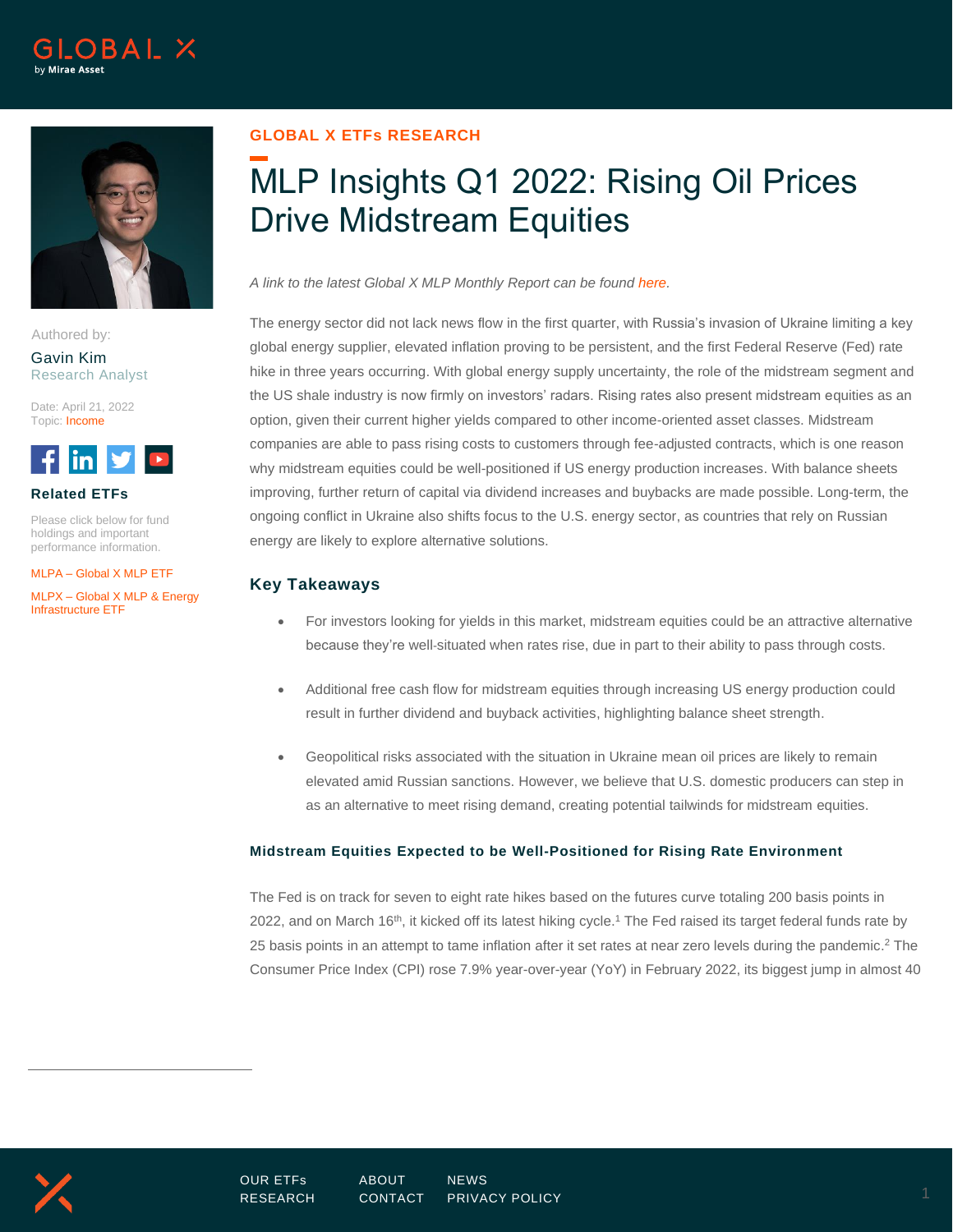

years.<sup>3</sup> Higher operating costs and inflation are often a headwind for most equities, but midstream equities are more insulated from these inflationary pressures than others.

We believe MLPs, which are yield oriented segment of the midstream asset class, are well-positioned for this inflationary cycle, and MLPs have historically performed well during rising rate environments.<sup>4</sup> Rates start rising when inflationary expectations respond to economic growth, and MLPs tend to benefit from those market conditions given that demand for energy rises. Recent increases in energy demand over the past decade were often fueled by the US shale industry, in turn leading to greater transportation volumes moving through midstream pipelines. With yields north of 7%, MLPs currently offer more income potential than most fixed income asset classes bonds, as the chart below shows.

## MLP YIELDS COMPARED TO OTHER ASSET CLASSES

Source: Bloomberg. Data as of 3/31/2022. Asset class representations are as follows, MLPs, S&P MLP Index; High Yield Bonds, Bloomberg US Corporate High Yield Total Return Index; Fixed Rates Preferreds, ICE BofA Fixed Rate Preferred Securities Index; Emerging Market (EM) Bonds, Bloomberg EM USD Aggregate Total Return Index; REITs, FTSE NAREIT All Equity REITS Index; Investment Grade Bonds, Bloomberg US Corporate Total Return Index; Equities, S&P 500 Index.



Midstream's shift to the self-funding model also reduces its reliance on debt issuance, so the threat of rising borrowing costs is less impactful on the midstream model than it may have been in the past. Debt for major midstream companies was also 5% lower in 2021 compared to 2015, as midstream earnings grew more than 43% in that seven-year period.<sup>5</sup> Many midstream companies consequently paid down debt and reduced leverage ratios into the 3.5-4.0x range in 2021. 6

Midstream companies' exposure to real assets across the energy infrastructure grid, such as long-haul pipelines, are also benefiting the asset class. Compared to other sectors with significant exposure to real assets, MLPs, which are yield orientated segment of midstream equities, are highly correlated to rising rates. The nature of midstream contracts allows them to pass through fees to customers, rate-adjusted for

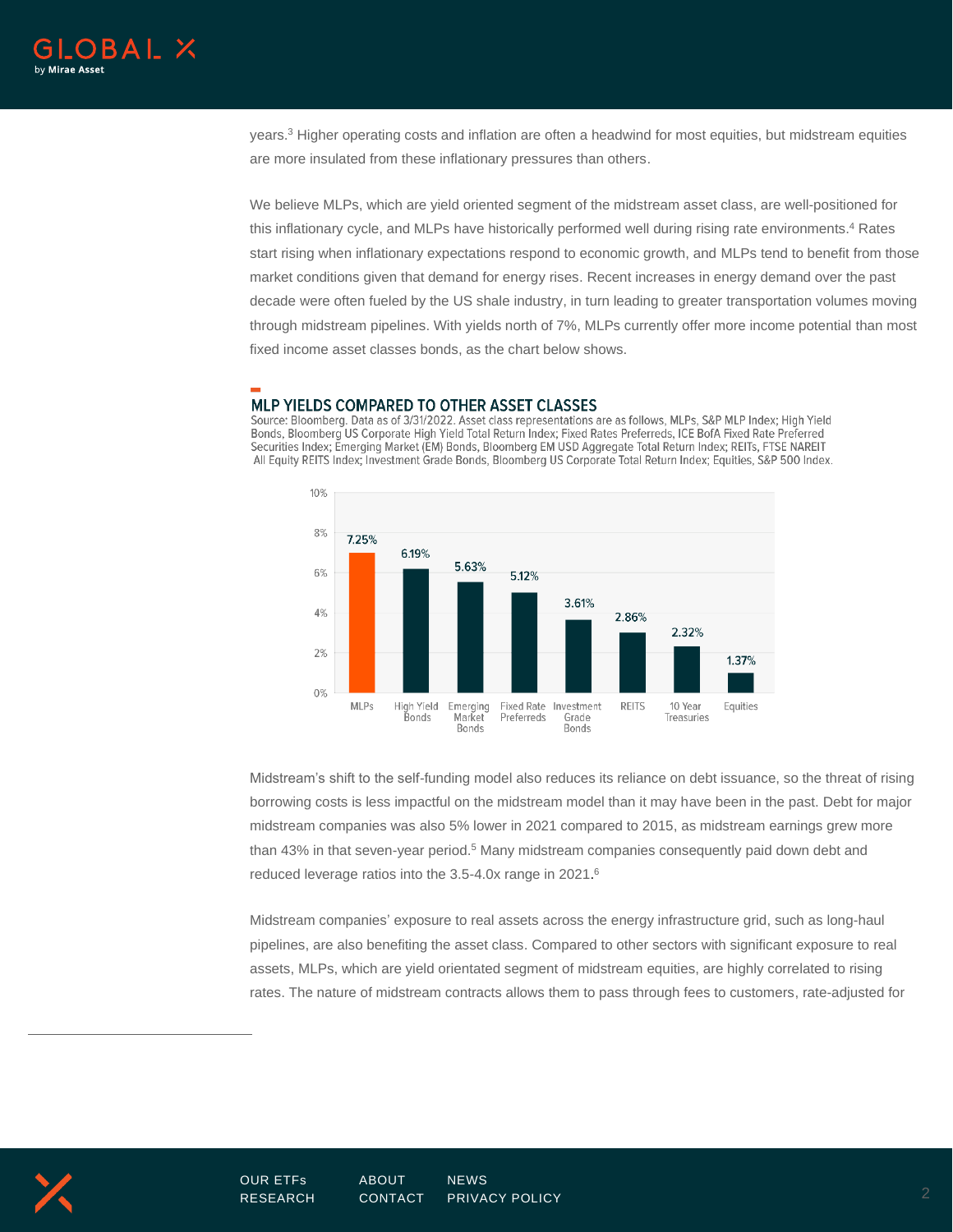

inflation. For example, many interstate liquids pipeline companies adjust fees based on the Federal Energy Regulatory Commission's (FERC) Oil Pipeline Index. This index is based on the Producer Price Index (PPI) for finished goods, which is adjusted every five years. As a result, many midstream companies are able to include a degree of inflation protection in their contracts.

# **CORRELATION WITH 10-YEAR TREASURY YIELDS**

Source: Bloomberg. Asset classes representations are as follows, MLPs, S&P MLP Index; Real Estate, S&P 500 Real Estate Sector GICS Level 1 Index; Utilities, S&P 500 Utilities Sector GICS Level 1 Index; Industrials, S&P 500 Industrials Sectors GICS Level 1 Index: Materials, S&P 500 Materials Sector GICS Level 1 Index. Data from 3/31/2017 to 3/31/2022.



#### **Energy Sector Shows Strong Free Cash Flow Generation**

Both the energy sector's and midstream's earnings were notably strong in Q4 2021, powered by oil prices reaching a seven-year high in the last quarter of 2021. Oil majors had their best net earnings since 2014, allowing them to increase their quarterly dividends and buy back shares.<sup>7</sup> We believe that rising buyback activities signal that the management teams still view the shares as undervalued even after the recent rally in the market.

Oil majors' strength permeated across the sector as well. In the midstream segment, energy infrastructure companies reported a 29% increase in earnings compared to the same period last year, which reflected record transportation volumes as the economy re-opened.<sup>8</sup> Reduced capital expenditure (CapEx) and lower debt payments in recent years led to a steady upward trajectory of free cash flow yield since February 2020 due to this higher oil price environment.<sup>9</sup> Companies reduced CapEx by roughly 45% from 2018 to 2021 as weaker oil prices prompted them to halt investments.<sup>10</sup> Also, midstream debt levels declined by 2% in 2021 compared to 2020. 11

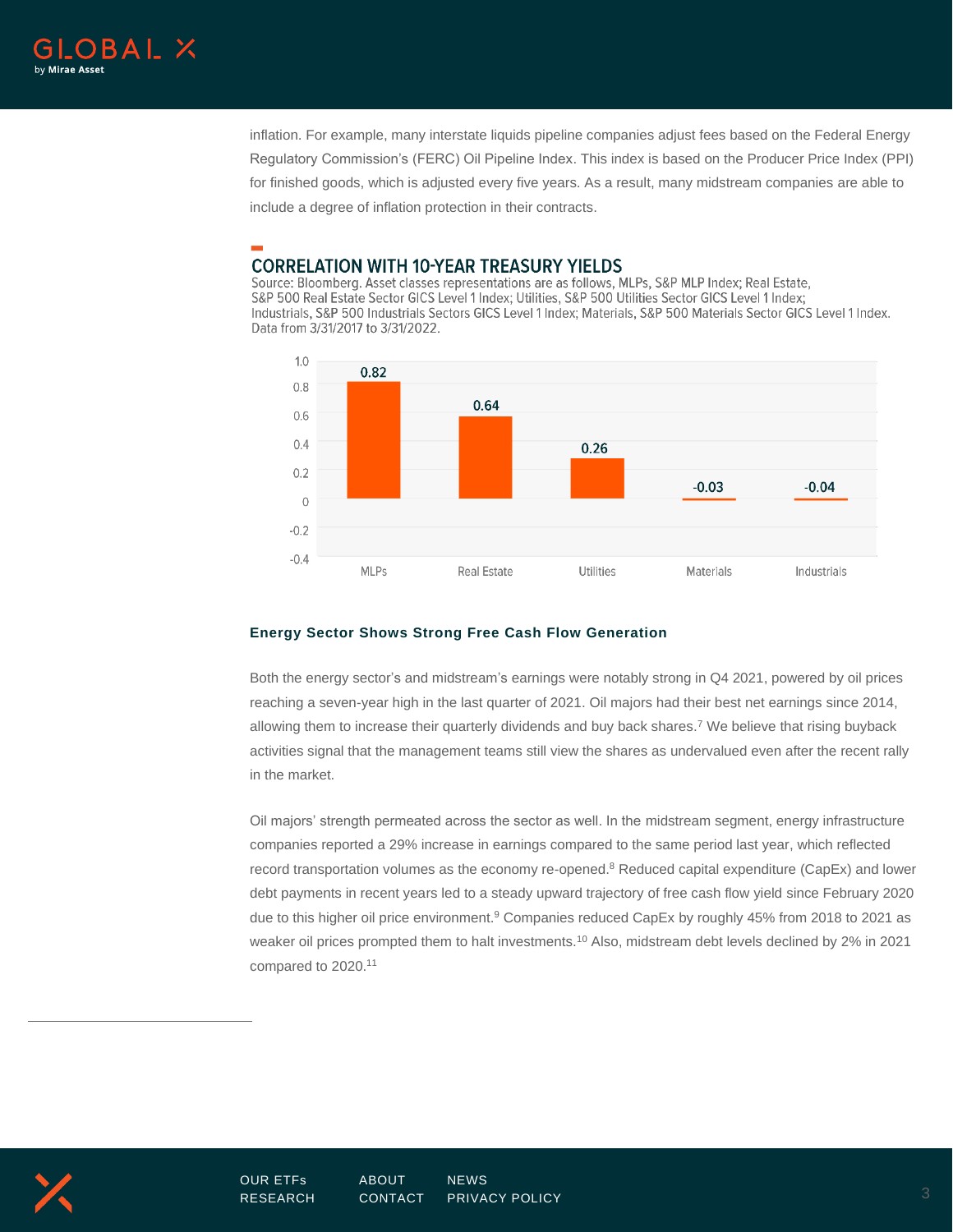The rise in oil prices resulted in greater buyback activities and dividend growth of 4% in Q4 2021 compared to the prior quarter.<sup>12</sup> Large midstream companies led much of the return of capital across the sector. Enterprise Products Partners returned 84% of its cash flow to investors through distributions and buybacks in 2021, and Magellan Midstream returned a record \$1.4 billion of value to shareholders through cash distributions and buybacks, a 19% increase over 2020.<sup>13,14</sup> The actions of some of the larger companies can sometimes lead to actions across the rest of the sector, and many midstream companies announced dividend payment increases for 2022, communicated to be in the 3–5% range. Strong expected cash flow and the rising oil price environment could contribute to further dividend increases.

| Company                   | <b>Expected Distribution Growth in 2022</b> |
|---------------------------|---------------------------------------------|
| <b>DCP Midstream LP</b>   | 3.6%                                        |
| Enbridge                  | 3.0%                                        |
| <b>Enterprise Product</b> | 3.3%                                        |
| Hess Midstream            | 5.0%                                        |
| Kinder Morgan             | 3.0%                                        |

#### **Higher Oil Prices Expected for Longer**

Following the significant tightening of global oil supply, we expect a prolonged deficit will lead to elevated oil prices for the foreseeable future. Russia, the world's third largest oil supplier, representing 10% of global oil supply, was hit by extensive sanctions and raises questions about its role as a major energy supplier.<sup>15</sup> A significant portion of Russia's 10 million barrels per day (bpd) oil supply could come offline from the global markets depending on the extent of Western sanctions. Adding to the bull case for oil prices, global oil demand is expected to rise from 95.5 million bpd in 2021 to 99.7 million bpd in 2022 as inflationary pressures spread across the global economy. 16

Amid growing pressures from oil-consuming nations to increase output, OPEC+ is taking a conservative approach to raising production. Some of this caution may stem from potential Covid spike risks, geopolitical conflicts, inventory control for future oil prices, amongst other reasons. To fulfill increasing demand, OPEC+ is targeting a gradual increase in oil production, raising its output by 400,000 bpd each month since July 2021. Its ultimate goal is to fully recover the 9.7 million bpd of output it lost due to the pandemic by the end

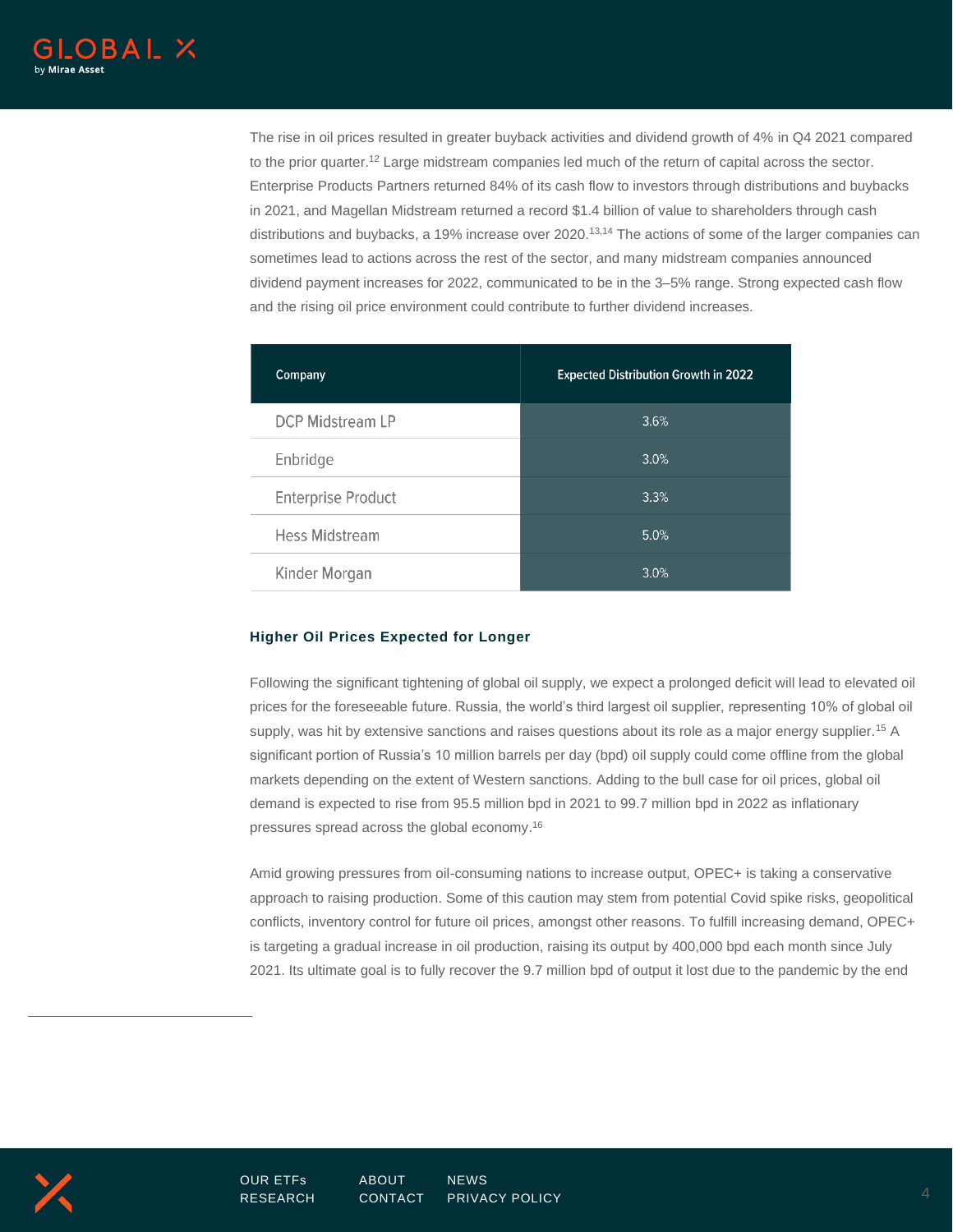

of 2022.<sup>17</sup> However, as of March 2022, OPEC+ production only increased its production by 253,000 bpd, a mere 63% of the group's initial targets due to falling production of other member states like Libya and Nigeria.<sup>18</sup> We believe this lagging production by OPEC+ will be a supply side catalyst to oil prices for the rest of the year.

U.S. domestic production is also expected to increase from an average of 11.2 million bpd in 2021, to 11.8 million bpd in 2022, and 12.4 million bpd in 2023.<sup>19</sup> However, production levels are still below pre-pandemic levels of 12.9 million bpd in 2019, and more drilling activities in the U.S. will be needed in order to fulfill the global shortfall.<sup>20</sup> The sluggish production growth in the US can partly be attributed to shareholder preferences for return of capital rather than growth activity. However, as the commodity price environment remains supportive, investors are likely to see the value in monetizing energy assets at these oil prices. The supply deficit is also shining the spotlight on the US shale industry as an alternative source of energy production for Western nations.

# **U.S. CRUDE OIL PRODUCTION**

Source: EIA. Data from 1/31/2012 to 2/28/2022.



The U.S. imports only about 3% of its oil demand from Russia, but prices are based on the global commodity markets, so it is not immune to the war's effects on energy. <sup>21</sup> With Russian oil no longer accepted at U.S. ports and given conservative OPEC+ policies, the U.S. needs to find alternatives. We believe that midstream is poised to contribute, and benefit, as more U.S. domestic producers plan to ramp up production. The U.S. has been producing roughly 11.6 million bpd in 2022, and producers are boosting production as quickly as they can.<sup>22</sup> Exxon Mobil plans to increase its production from the Permian by 25% this year.<sup>23</sup> Chevron has plans to increase production by 10%, which would produce another 60,000 barrels

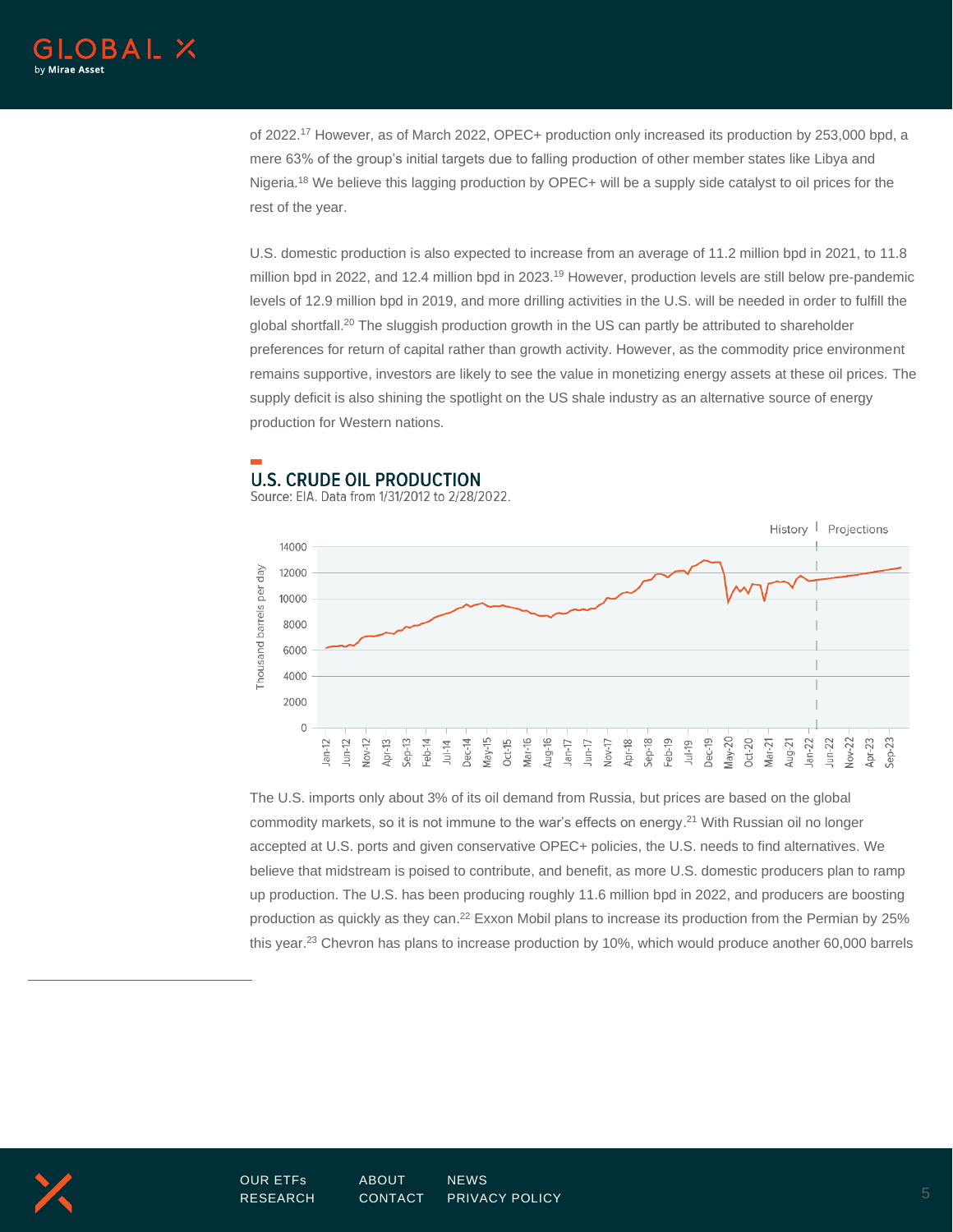

per day.<sup>24</sup> By end of 2023, EIA expects U.S. crude oil production to grow by 6% as oil prices are expected to be elevated.

As drilling activities from the upstream are expected to increase domestically, U.S. energy infrastructure companies are expected to generate higher revenue from increased transportation volumes. Currently, 78% of the U.S. midstream revenues come from the U.S. while 22% of midstream revenues are from Canada and Mexico. <sup>25</sup> Higher oil prices and Russian shortfalls could allow more U.S. energy infrastructure companies to consider raising CapEx to increase production to keep up with rising global demand.

#### **MIDSTREAM REVENUE BY GEOGRAPHY**

Source: Bloomberg. Data as of 3/31/2022. Weighted average of Solactive MLP & Energy Infrastructure Index.



#### **Conclusion: Current Scenario Favorable for MLPs and Midstream**

We expect the factors that made for an eventful Q1 to persist throughout the year. Oil prices could remain high as inflation remains elevated and oil supply is curtailed by OPEC+. Rising energy prices remained the top driver of inflation in 2021, and this could be an opportunity for the energy sector as they can generate higher revenue from increased prices.<sup>26</sup> As of December 2021, the U.S. is the world's largest oil producer with roughly 20% of the global market share.<sup>27</sup> Higher oil prices coupled with the supply disruptions in Eastern Europe could increase the U.S.' share. Especially in Europe, U.S. energy could be a long-term alternative to combat the reliance on Russian energy. We expect increased drilling activities in the U.S. as a result of upstream benefits from rising oil prices and greater global demand. For midstream, increasing

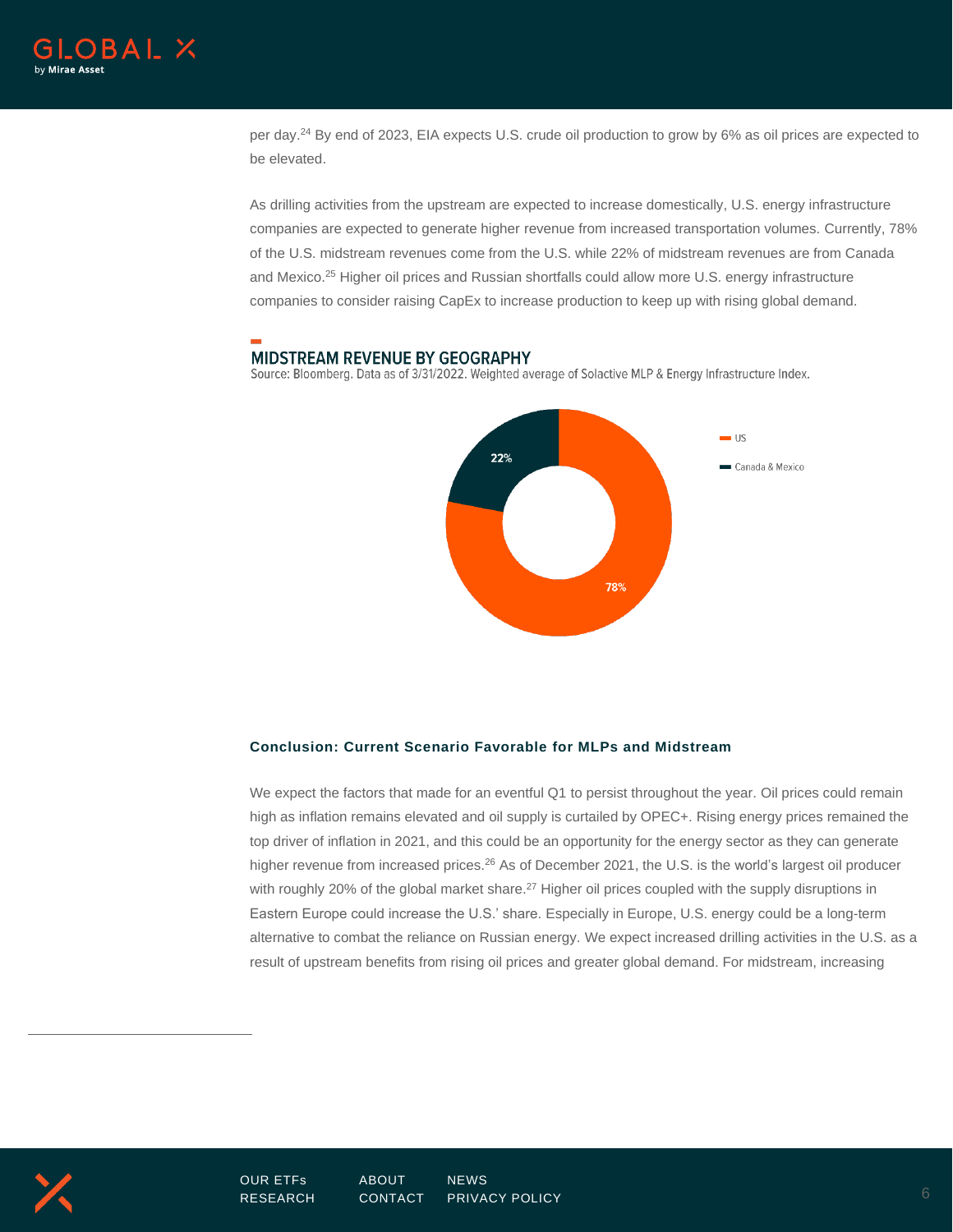

CapEx makes sense in this environment, as higher oil production leads to greater volumes for the midstream infrastructure companies.

#### **Related ETFs**

[MLPA:](https://www.globalxetfs.com/funds/mlpa/) [The Global X MLP ETF](https://www.globalxetfs.com/funds/mlpa/) invests in some of the largest, most liquid midstream Master Limited Partnerships (MLPs).

MLPX: [The Global X MLP & Energy Infrastructure ETF](https://www.globalxetfs.com/funds/mlpx/) is a tax-efficient vehicle for gaining access to MLPs and similar entities, such as the General Partners of MLPs and energy infrastructure corporations.

*Click the fund name above to view* current holdings*. Holdings are subject to change. Current and future holdings are subject to risk.*

Definitions:

**S&P MLP Index:** Provides investors with exposure to the leading partnerships that trade on the NYSE and NASDAQ. The index includes both master limited partnerships (MLPs) and publicly traded limited liability companies (LLCs), which have a similar legal structure to MLPs and share the same tax benefits.

**S&P 500 Real Estate Sector GICS Level 1 Index**: The Index comprises those companies included in the S&P500 that are members of the Global Industry Classification Standard (GICS) Real Estate sector. These companies include e quity real estate investment trusts and real estate management & development.

**S&P 500 Utilities Sector GICS Level 1 Index**: The Index comprises those companies included in the S&P500 that are members of the Global Industry Classification Standard (GICS) Utilities sector. These companies include electric utilities, gas utilities, water utilities, independent power and renewable electricity producer.

**S&P 500 Materials Sector GICS Level 1 Index**: The Index comprises those companies included in the S&P500 that are members of the Global Industry Classification Standard (GICS) Materials sector. These companies include chemicals, construction materials, containers & packaging, metals &mining, and paper & forest products companies.

**S&P 500 Industrials Sector GICS Level 1 Index**: The Index comprises those companies included in the S&P500 that are members of the Global Industry Classification Standard (GICS) Industrials sector. These companies include capital goods, commercial & professional services and transportation.

**Solactive MLP & Energy Infrastructure Index**: The Solactive MLP & Energy Infrastructure Index is intended to give investors a means of tracking the performance of the energy infrastructure MLP asset class in the United States. The index is composed of Midstream MLPs engaged in the transportation, storage, and processing of nat ural resources.

**EBITDA**: Earnings before interest, tax, depreciation and amortization (EBITDA) is a measure of a company's operating performance. Essentially, it's a way to evaluate a company's performance without having to factor in financing decisions, accounting decisions or tax environments.

**Crude Oil**: Measured based on the Generic 1st 'CL' Future, which is the nearest crude oil future to expiration.

**Self-Funding Model**: Involves reducing an MLP's reliance on outside sources of financing, namely the capital markets, and using more organic sources of financing such as internal cash flow.

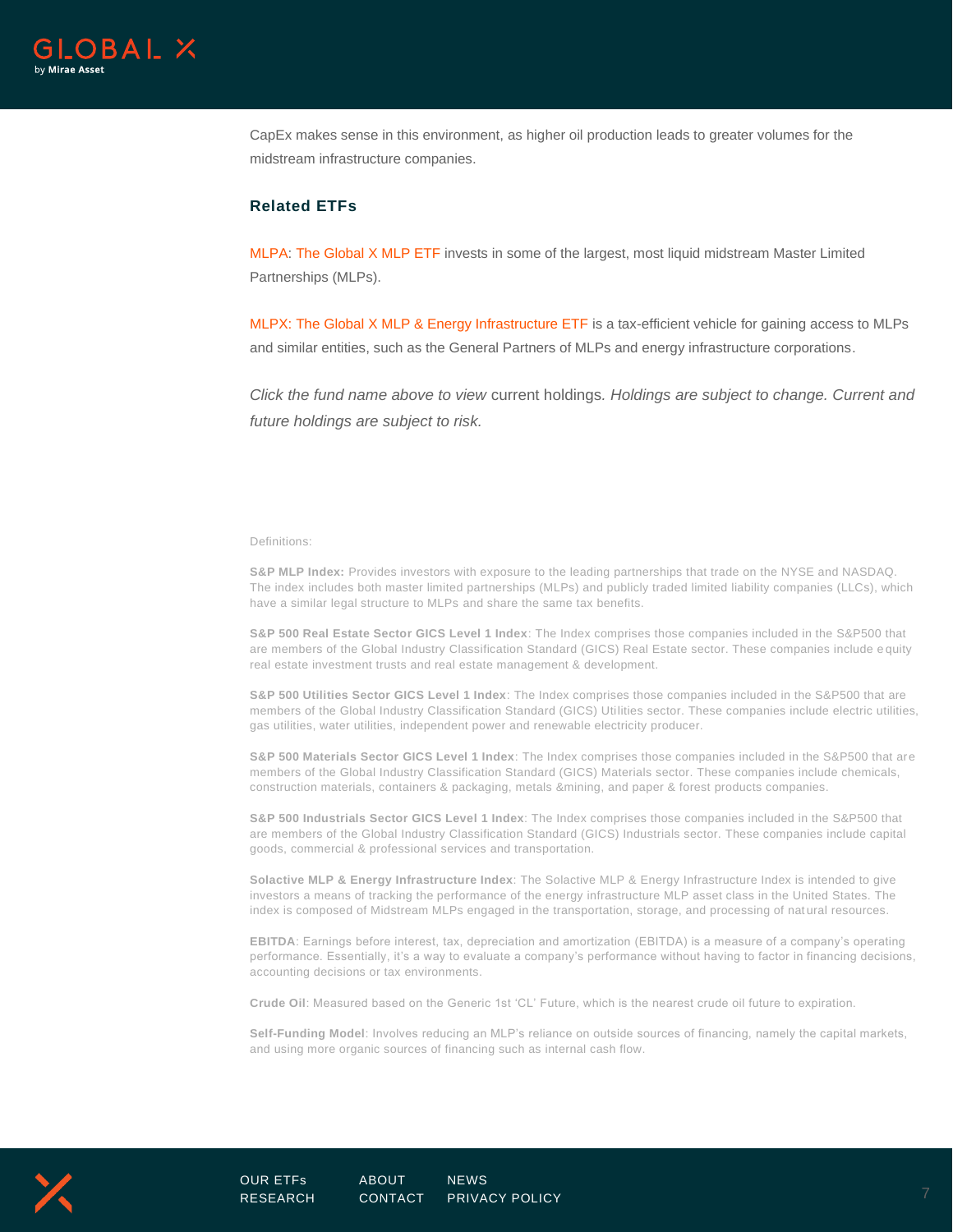

#### Endnotes:

- 1. Reuters, "Fed's Harker expects 25-basis-point rate hikes, but open to 50 basis points. 3/29/2022.
- 
- 2. Federal Reserve. 3/16/2022.<br>3. U.S. Bureau of Labor Statisti<br>4. Bloomberg. Data represente U.S. Bureau of Labor Statistics. Data as of 3/10/2022.
- 4. Bloomberg. Data represented by S&P MLP Index. Data from 9/6/2007 to 3/31/2022. Since 2007, the four major rising rate periods resulted in the 10-year Treasury rate increasing by 193 basis points, 134 basis points, 188 basis points and 153 basis points, respectively. In those four periods, S&P MLP Index increased 78%, 6.1%, decreased 14.4% and increased 64.1% respectively.
- 5. Bloomberg. Data represented by Solactive MLP & Energy Infrastructure Index. Data from 12/31/2015 to 12/31/2021. Leverage measured by Total debt to Total Asset.
- 6. Bloomberg. Data as of 12/31/2021. Midstream sector represented by Solactive MLP & Energy Infrastructure Index. Measured by Debt to EBITDA.
- 7. Oil Majors include Shell, BP ExxonMobil, Chevron, TotalEnergies and ConocoPhillips. Oil Majors combined net income of \$41.3 billion, more than double the \$17.3 billion recorded in the previous quarter.
- Data represented by Solactive MLP & Energy Infrastructure Index. Calculated by comparing adjusted Earnings Before Interest, Taxes, Depreciation, and Amortization (EBITDA) per share of 7.05 in Q4 2021 vs. 5.46 in Q4 2020.
- 9. Bloomberg. Represented by Solactive MLP & Energy Infrastructure Index. Data from 2/28/20 to 2/28/22
- 10. Bloomberg. Data represented by Solactive MLP & Energy Infrastructure Index. Data from 12/31/2017 to 12/2021.
- 11. Bloomberg. Data represented by Solactive MLP & Energy Infrastructure Index. Data from 12/31/2020 to 12/2021.
- 12. Bloomberg. Data Represented by Solactive MLP & Energy Infrastructure Index. Data from 9/30/21 to 12/31/21 13. Enterprise Products Partners, Form 8-K. 2/1/2022.
- 14. PR Newswire, "Magellan Midstream Reports Fourth-Quarter 2022 Financial Results". 2/2/2022.
- 15. IEA, "Energy Fact Sheet: Why does Russian oil and gas matter?" 3/21/2022.
- 16. Reuters, "OPEC sees well supported oil market in 2022, despite Omicron". 1/18/2022.
- 17. Reuters, "OPEC+ supply gap widens further as February compliance jumps". 3/18/2022.
- 18. Reuters, "OPEC output rise in March falls short of pledged increase". 4/1/2022.
- 19. EIA. "Short-Term Energy Outlook" 1/12/2022.
- 20. EIA, "Petroleum & Other Liquids" Data as of 3/31/2022.
- 21. EIA, "The U.S. imports more petroleum products than crude oil from Russia". 3/22/2022.
- 22. EIA, "Short-Term Energy Outlook". 3/8/2022.
- 23. Reuters, "Exxon boosts oil production with new vessel, raises Guyana outlook".  $2/11/2022$ .<br>24. Chevron, Earnings Report Q4.2021.
- Chevron, Earnings Report Q4 2021.
- 25. Source: Bloomberg. Data as of 1/31/2022. Weighted average of Solactive MLP & Energy Infrastructure Index.
- 26. US Bureau of Labor Statistics.
- 27. EIA, "What countries are the top producers and consumers of oil?". 12/8/2021.

This information is not intended to be individual or personalized investment or tax advice. Please consult a financial advisor or tax professional for more information regarding your tax situation. Indices are unmanaged and do not reflect the effect of fees. One cannot invest directly in an index.

Global X Management Company, LLC serves as an advisor to the Global X Funds. The Funds are distributed by SEI Investments Distribution Co., which is not affiliated with Global X Management Company, LLC.

Investing involves risk, including possible loss of principal. International investments may involve risk of capital loss from unfavorable fluctuation in currency values, from differences in generally accepted accounting principles or from economic or political instability in other nations. Emerging markets involve heightened risks related to the same factors as well as increased volatility and lower trading volume.

Investments in securities of MLPs involve risk that differ from investments in common stock including risks related to limited control and limited rights to vote on matters affecting the MLP. MLP common units and other equity securities can be affected by macro-economic and other factors affecting the stock market in general, expectations of interest rates, investor sentiment towards MLPs or the energy sector, changes in a particular issuer's financial condition, or unfavorable or unanticipated poor performance of a particular issuer (in the case of MLPs, generally measured in terms of distributable cash flow). The Global X MLP Funds invest in the energy industry, which entails significant risk and volatility. The Funds invest in small and mid-capitalization companies, which pose greater risks than large companies. MLPA has a different and more complex tax structure than traditional ETFs and investors should consider carefully the significant tax implications of an investment in the Fund. The Funds are non-diversified. Current and future holdings are subject to risk.

MLPA is taxed as a regular corporation for federal income tax purposes, which differs from most investment companies. Due to its investment in MLPs, the fund will be obligated to pay applicable federal and state corporate income taxes on its taxable income as opposed to most other investment companies. The fund expects that a portion of the distributions it receives from MLPs may be treated as tax-deferred return of capital. The amount of taxes currently paid by the fund will vary depending on the amount of income and gains derived from MLP interests and such taxes will reduce an investor's return from an investment in the fund. The fund will accrue deferred income taxes for any future tax liability